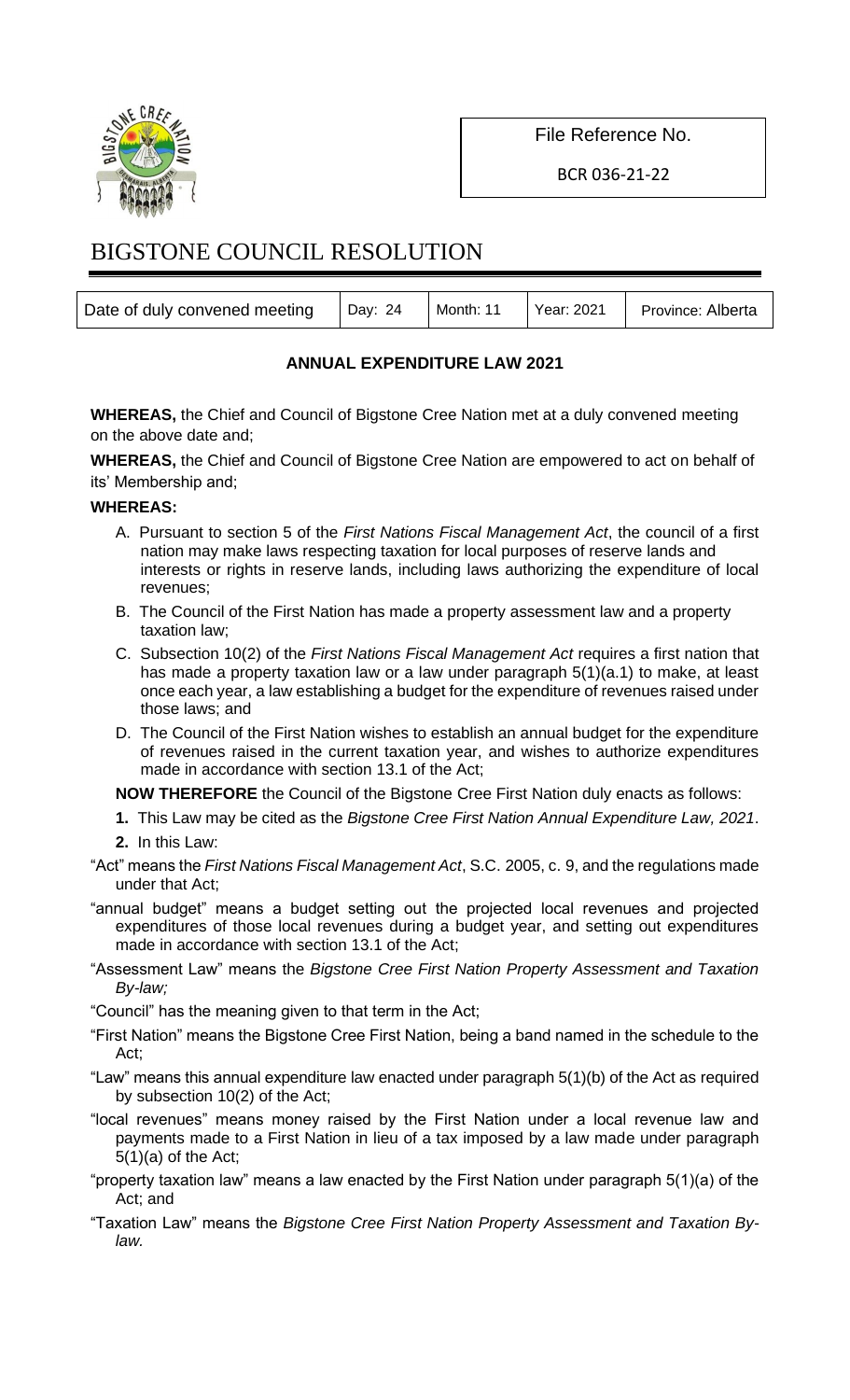- **3.** The First Nation's annual budget for the budget year beginning January 1, 2021 and ending December 31, 2021, is attached as a Schedule and the expenditures provided for in the Schedule are authorized.
- **4.** Expenditures of local revenues must be made only in accordance with the annual budget or in accordance with section 13.1 of the Act.
- **5.** The expenditures made in the current year before this Law is enacted are included in the annual budget and are authorized by this Law.
- **6.** Where the First Nation wishes to authorize an expenditure not authorized in this Law, or change the amount of an expenditure authorized, Council must amend this Law in accordance with Council procedure and the requirements of the Act.
- **7.** This Law authorizes the expenditure of contingency amounts as necessary within any of the categories of expenditures set out in the Schedule.
- **8.** Except where otherwise defined, words and expressions used in this Law have the meanings given to them in the Assessment Law and the Taxation Law.
- **9.** Where a provision in this Law is expressed in the present tense, the provision applies to the circumstances as they arise.
- **10.** This Law must be construed as being remedial and must be given such fair, large and liberal construction and interpretation as best ensures the attainment of its objectives.
- **11.** (1) The Schedule attached to this Law, including any Appendices, forms part of and is an integral part of this Law.
	- (2) A reference to the Schedule is a reference to the Schedule to this Law.
- **12.** This Law comes into force and effect on the day after it is approved by the First Nations Tax Commission.

THIS LAW IS HEREBY DULY ENACTED by the Council on the \_\_\_\_\_\_ day of \_\_\_\_\_\_\_, 20 \_\_\_\_\_, at Wabasca, in the Province of Alberta.

| Quorum:<br>(six)<br>6                |                                        |
|--------------------------------------|----------------------------------------|
|                                      | Chief: Silas W. Yellowknee             |
| Wabasca Council: <b>Lawrence Oar</b> | Calling Lake Council: Lillian Anderson |
| Chipewyan Lake Council: Maggie Alook | Wabasca Council: Helen Alook           |
| Wabasca Council: Felix Schroder      | Wabasca Council: Don Gambler           |
| Wabasca Council: Ken Alook           | Chipewyan Lake Council: Eva Yellowknee |
| Calling Lake Council: Loretta Gladue | Wabasca Council: Robert Cardinal       |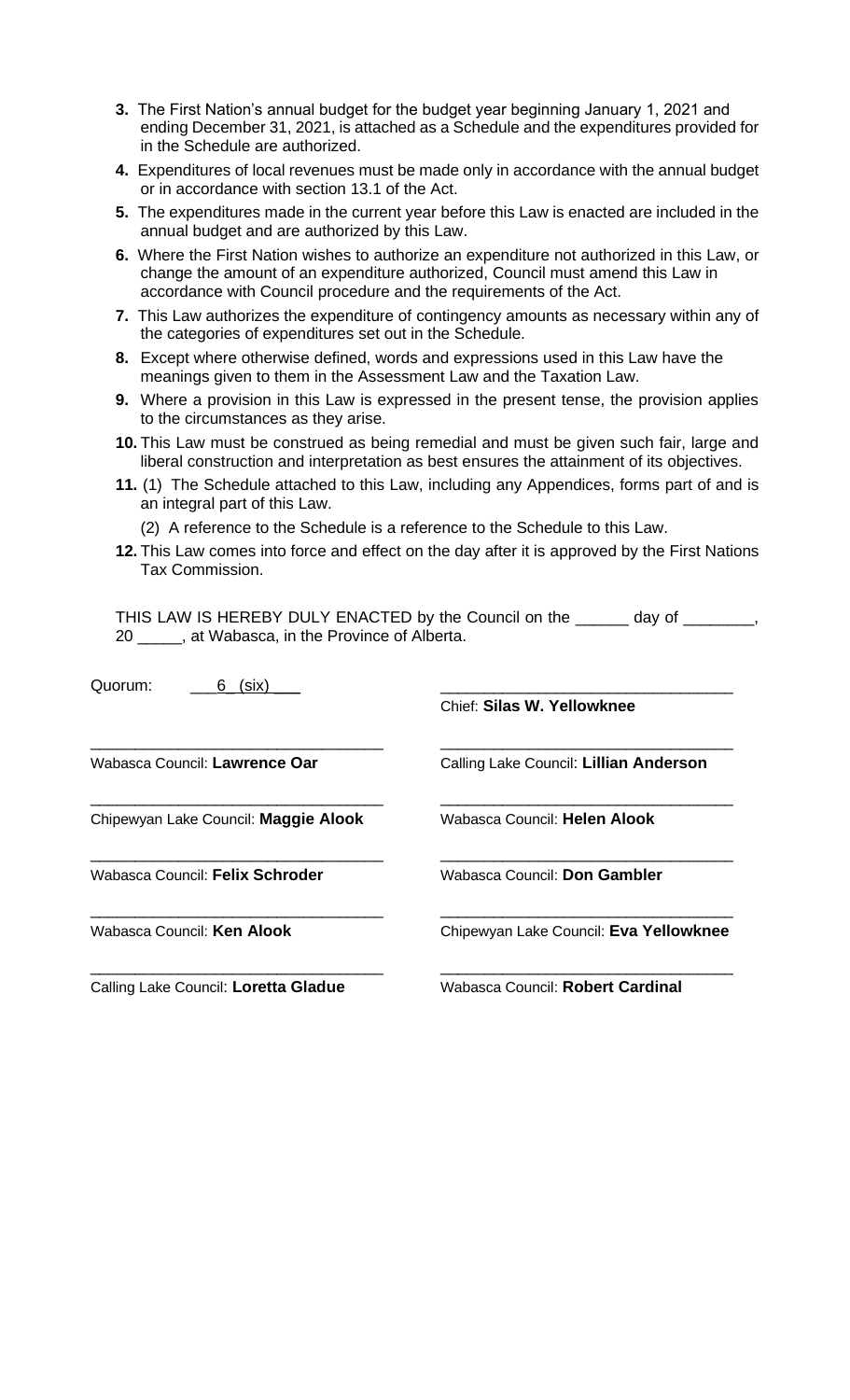### **SCHEDULE ANNUAL EXPENDITURE BUDGET 2021**

| <b>PART 1: PROPERTY TAX REVENUES</b>                       |              |
|------------------------------------------------------------|--------------|
| 1. Property tax revenues to be collected in budget year    |              |
| a. Property Tax Revenues                                   | \$255,483.73 |
| b. Property Tax Arrears                                    | \$68,249.88  |
| <b>TOTAL REVENUES</b>                                      | \$323,733.61 |
| <b>PART 2: EXPENDITURES</b>                                |              |
| 1. GENERAL GOVERNMENT EXPENTITURES                         |              |
| a. Executive & Legislative - Governance                    | \$256,000.00 |
| b. General Administration - Tax Assessor                   | \$20,500.00  |
| c. General Administration - Bank Charges                   | \$100.00     |
| d. General Administration - Audit                          | \$3,500.00   |
| <b>Subtotal</b>                                            | \$280,100.00 |
|                                                            |              |
| 2. CONTINGENCY AMOUNT                                      | \$18,085.61  |
| 3. TRANSFER INTO RESERVE FUND                              | \$25,548.00  |
|                                                            |              |
| <b>TOTAL EXPENDITURES</b>                                  | \$323,733.61 |
| <b>PART 3: ACCUMULATED SURPLUS/DEFICIT</b>                 |              |
| 1. Accumulated Surplus – Revenues carried forward from the |              |
| previous budget years                                      | \$0.00       |
| 2. Accumulated Deficit - Revenue expenditures carried      |              |
| forward from the previous budget year                      | \$0.00       |
|                                                            |              |